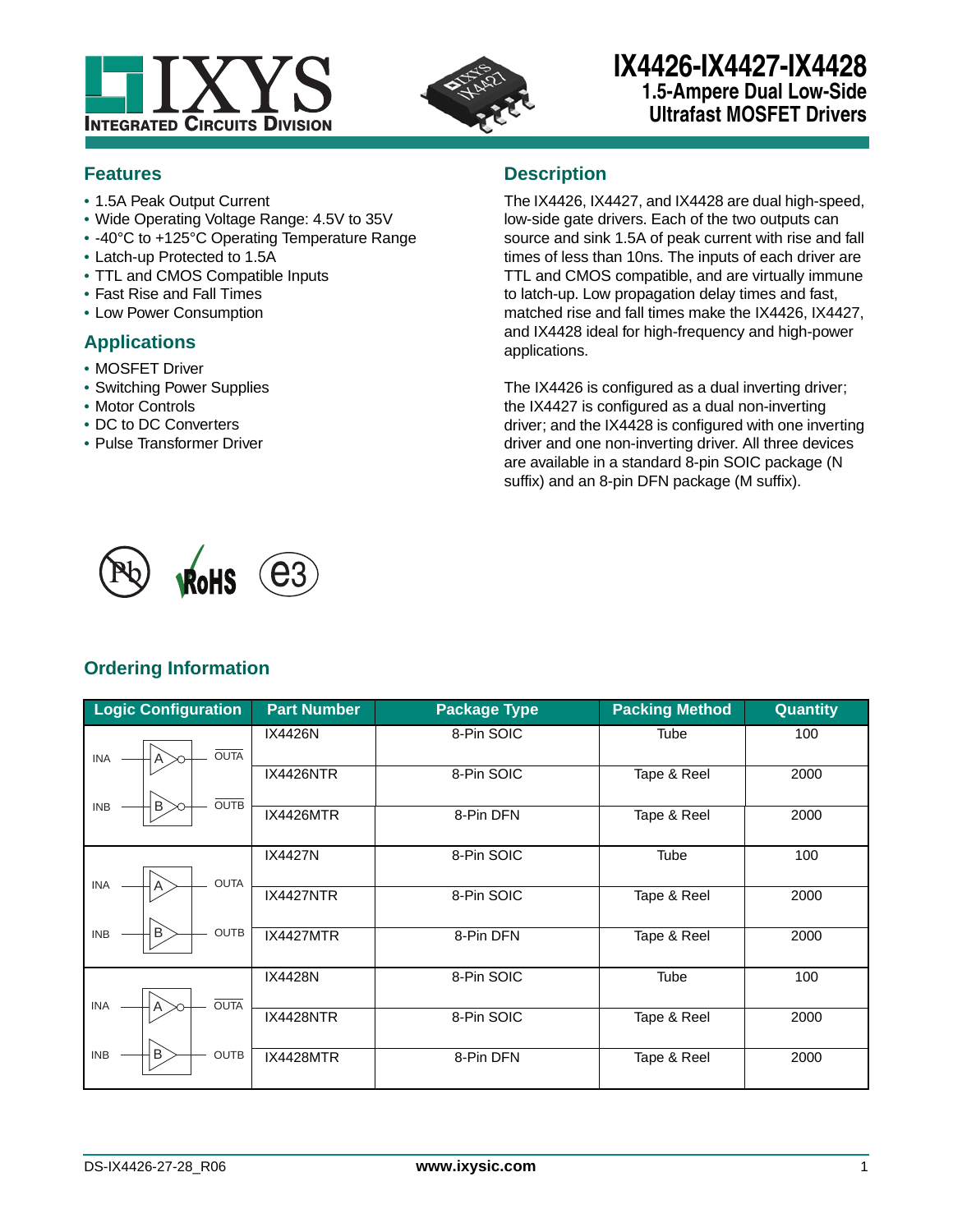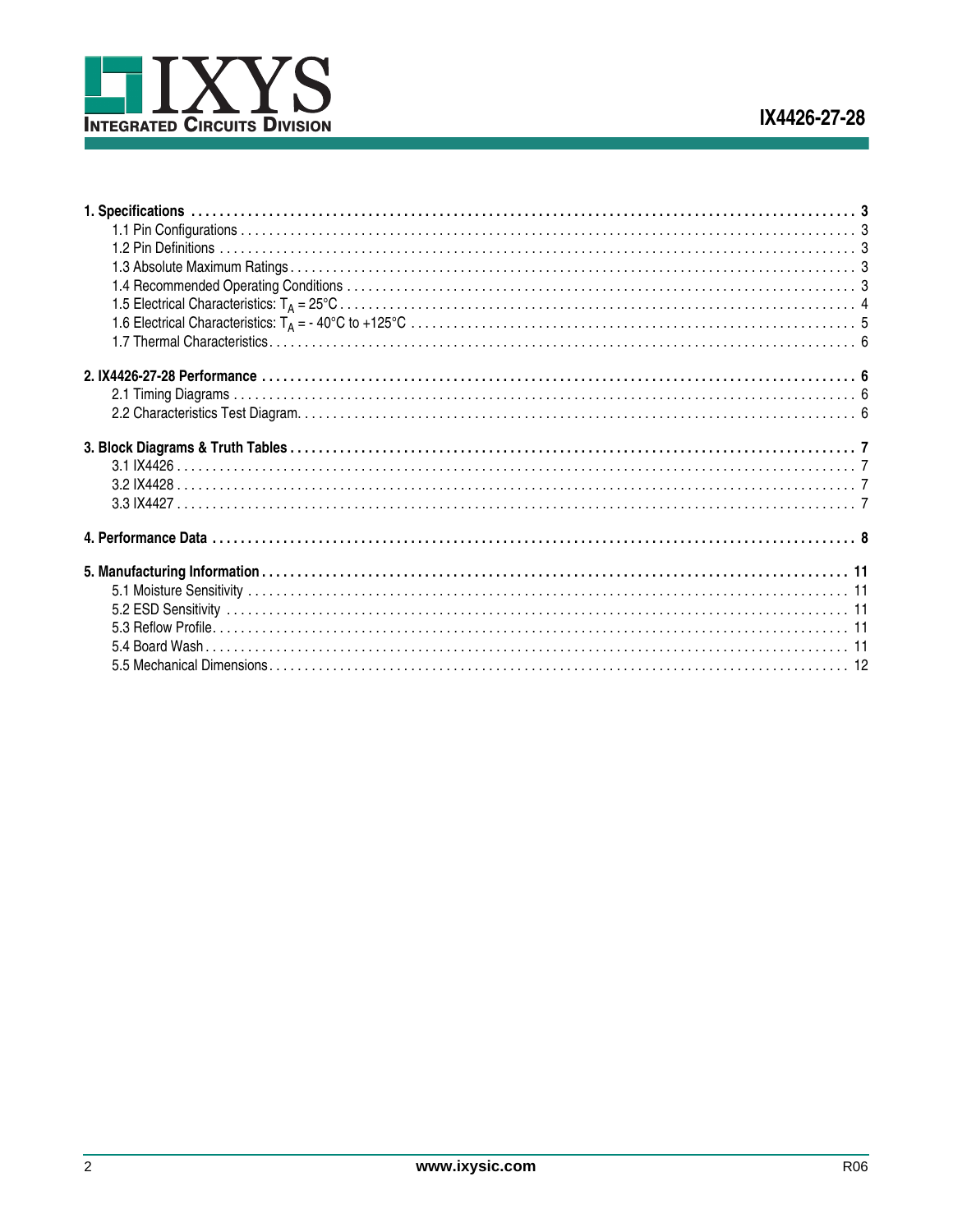

## <span id="page-2-0"></span>**1 Specifications**

#### <span id="page-2-1"></span>**1.1 Pin Configurations 1.2 Pin Definitions**



<span id="page-2-2"></span>

| <b>Pin Name</b>            | <b>Description</b>                                                                              |
|----------------------------|-------------------------------------------------------------------------------------------------|
| INA                        | Channel A Logic Input                                                                           |
| INB                        | Channel B Logic Input                                                                           |
| <b>OUTA</b><br><b>OUTA</b> | Channel A Output - Sources or sinks current to<br>turn-on or turn-off a discrete MOSFET or IGBT |
| OUTB<br><b>OUTR</b>        | Channel B Output - Sources or sinks current to<br>turn on or turn off a discrete MOSFET or IGBT |
| $V_{CC}$                   | Supply Voltage - Provides power to the device                                                   |
| <b>GND</b>                 | Ground - Common ground reference for the<br>device                                              |
| NC.                        | No Connection                                                                                   |

#### <span id="page-2-3"></span>**1.3 Absolute Maximum Ratings**

INB

4

B

| <b>Parameter</b>      | <b>Symbol</b>    | <b>Minimum</b>           | <b>Maximum</b> | <b>Units</b> |
|-----------------------|------------------|--------------------------|----------------|--------------|
| <b>Supply Voltage</b> | $\rm v_{cc}$     | $-0.3$                   | 35             |              |
| Input Voltage         | V <sub>IN</sub>  | $-5.0$                   | $V_{CC}$ +0.3  |              |
| <b>Output Current</b> | <b>I</b> OUT     | $\overline{\phantom{a}}$ | ±1.5           | A            |
| Junction Temperature  |                  | -55                      | $+150$         | °C           |
| Storage Temperature   | <sup>I</sup> STG | -65                      | $+150$         | °C           |

Unless otherwise specified, absolute maximum electrical ratings are at 25°C

OUTB

5

*Absolute maximum ratings are stress ratings. Stresses in excess of these ratings can cause permanent damage to the device. Functional operation of the device at conditions beyond those indicated in the operational sections of this data sheet is not implied.* 

### <span id="page-2-4"></span>**1.4 Recommended Operating Conditions**

| <b>Parameter</b>            | <b>Symbol</b> | <b>Minimum</b> | <b>Maximum</b> | <b>Units</b> |
|-----------------------------|---------------|----------------|----------------|--------------|
| Supply Voltage              | ∨cc           | 4.5            | 30             |              |
| Operating Temperature Range |               | -40            | $+125$         | $\sim$<br>◡  |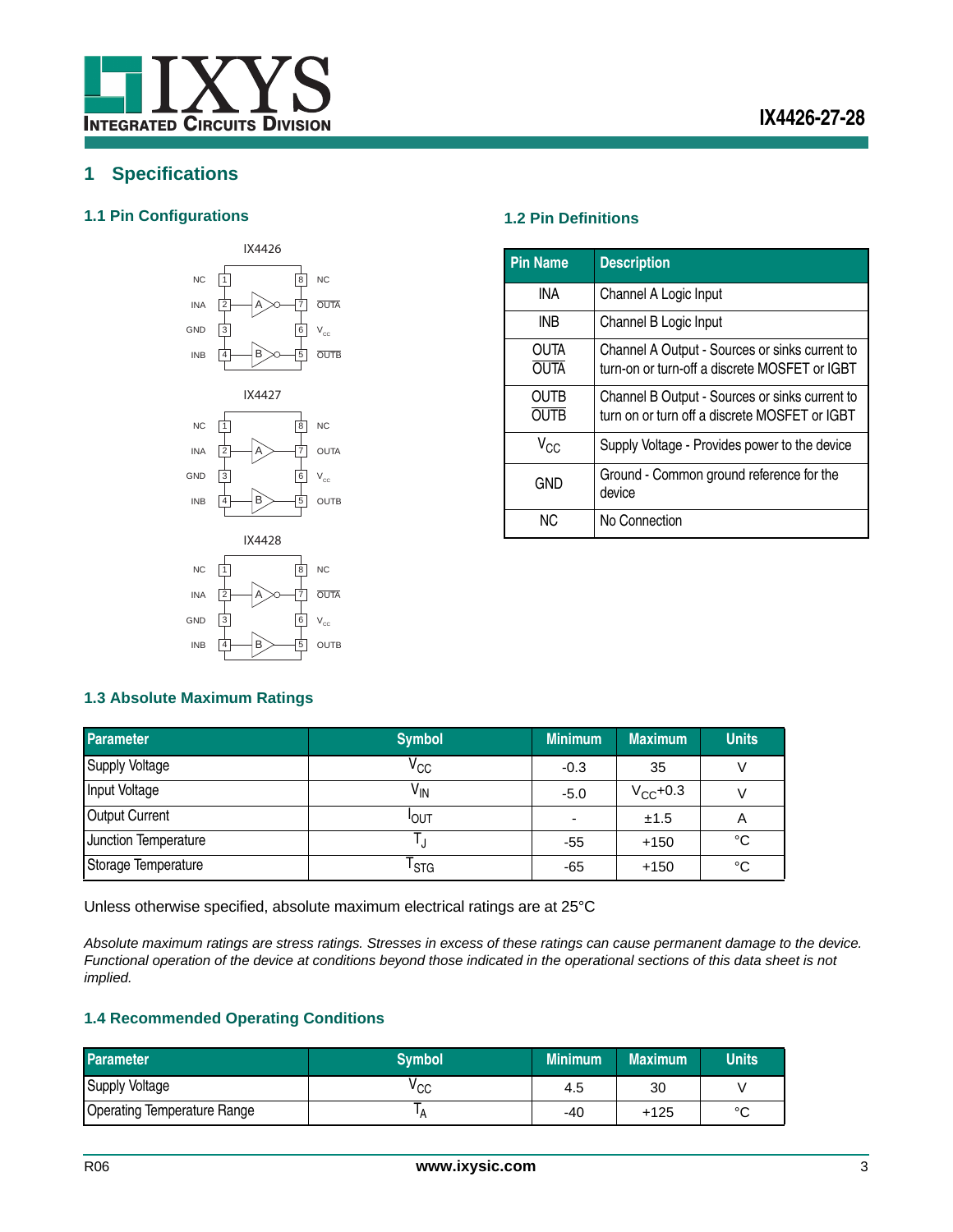

## <span id="page-3-0"></span>1.5 Electrical Characteristics: T<sub>A</sub> = 25°C

Test Conditions:  $4.5 \vee \leq V_{CC} \leq 18 \vee$ .

| <b>Parameter</b>              | <b>Conditions</b>                               | <b>Symbol</b>    | <b>Minimum</b>  | <b>Typical</b> | <b>Maximum</b> | <b>Units</b> |
|-------------------------------|-------------------------------------------------|------------------|-----------------|----------------|----------------|--------------|
| Input Voltage, High           |                                                 | $V_{\text{IH}}$  | 2.4             |                |                | ۷            |
| Input Voltage, Low            | ۰                                               | $V_{IL}$         | ٠               |                | 0.8            |              |
| Input Current                 | $\overline{OV}$ $\leq$ $V_{IN}$ $\leq$ $V_{CC}$ | <sup>I</sup> IN  | ٠               |                | ±1             | μA           |
| Output Voltage, High          |                                                 | $V_{OH}$         | $V_{CC}$ -0.025 |                | ٠              | V            |
| Output Voltage, Low           |                                                 | $V_{OL}$         |                 |                | 0.025          |              |
| Output Resistance, High State | $V_{CC}$ =18V, $I_{OUT}$ =-100mA                | $R_{OH}$         | ۰               | 4              | 8              | Ω            |
| Output Resistance, Low State  | $V_{CC}$ =18V, $I_{OUT}$ =100mA                 | $R_{OL}$         | -               | $\overline{2}$ | 4              |              |
| Latch-Up Protection           | With Reverse Current                            |                  | >500            |                | ٠              | mA           |
| <b>Rise Time</b>              | $V_{CC}$ =18V, $C_{LOAD}$ =1000pF               | $t_{\mathsf{R}}$ |                 | 10             | 20             |              |
| <b>Fall Time</b>              | $V_{CC}$ =18V, $C_{LOAD}$ =1000pF               | $t_{\mathsf{F}}$ |                 | 8              | 20             |              |
| On-Time Propagation Delay     | $V_{CC}$ =18V, $C_{LOAD}$ =1000pF               | $t_{on}$         |                 | 35             | 60             | ns           |
| Off-Time Propagation Delay    | $V_{CC}$ =18V, $C_{LOAD}$ =1000pF               | $t_{off}$        |                 | 35             | 60             |              |
| Power Supply Current          | $V_{INA} = V_{INB} = 3V$                        |                  |                 | 2.5            | 4              | mA           |
|                               | $V_{INA} = V_{INB} = 0V$                        | $I_{\rm CC}$     |                 | 0.6            | 0.8            |              |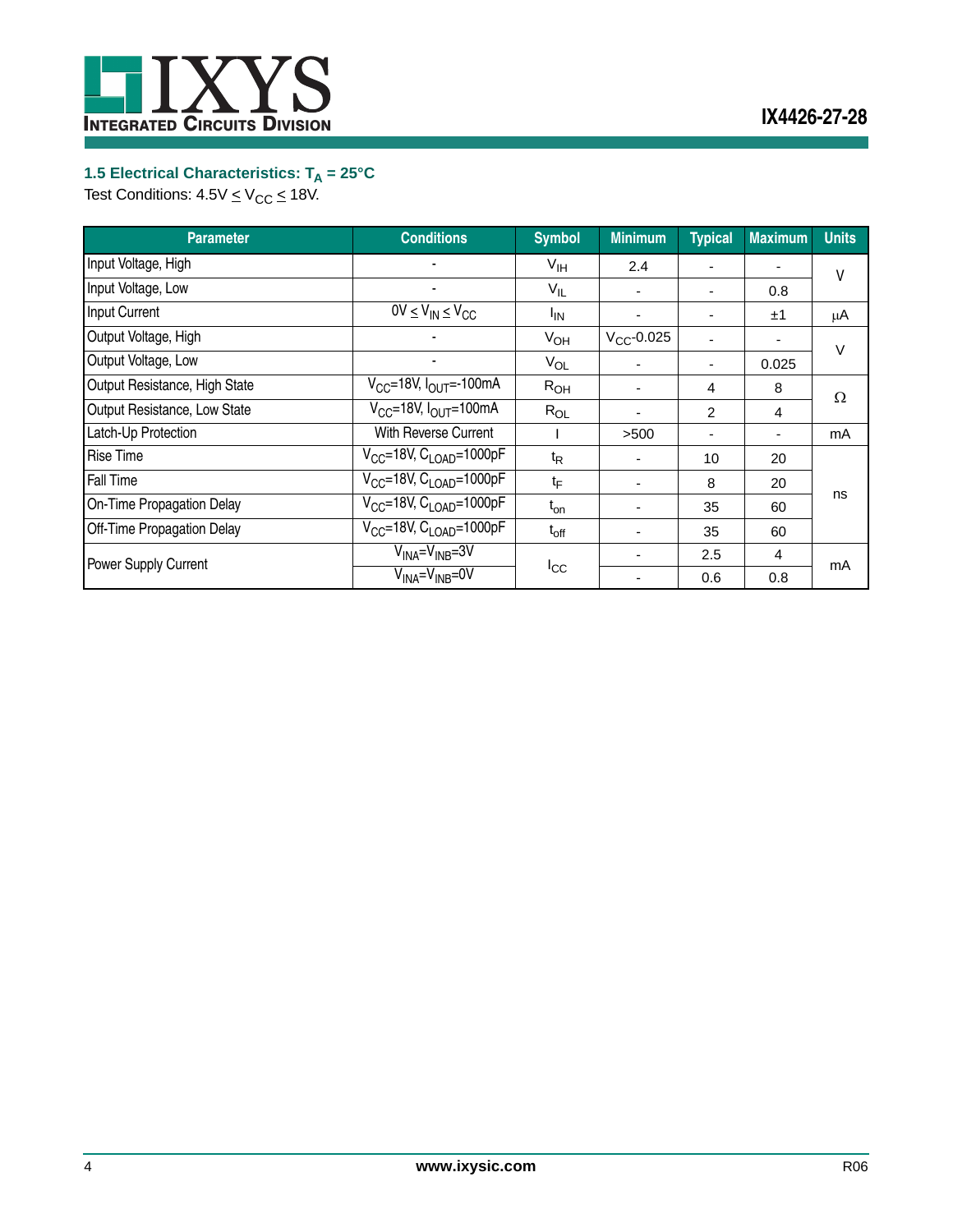

# <span id="page-4-0"></span>**1.6 Electrical Characteristics: T<sub>A</sub> = - 40°C to +125°C**

Test Conditions:  $4.5V \leq V_{CC} \leq 18V$ .

| <b>Parameter</b>              | <b>Conditions</b>                        | <b>Symbol</b>    | <b>Minimum</b>  | <b>Maximum</b> | <b>Units</b> |
|-------------------------------|------------------------------------------|------------------|-----------------|----------------|--------------|
| Input Voltage, High           |                                          | V <sub>IH</sub>  | 2.4             |                | V            |
| Input Voltage, Low            |                                          | $V_{IL}$         |                 | 0.8            |              |
| <b>Input Current</b>          | $0V \leq V_{IN} \leq V_{CC}$             | $I_{IN}$         |                 | ±1             | μA           |
| Output Voltage, High          |                                          | $V_{OH}$         | $V_{CC}$ -0.025 |                | $\vee$       |
| Output Voltage, Low           |                                          | $V_{OL}$         |                 | 0.025          |              |
| Output Resistance, High State | $V_{CC}$ =18V, $I_{OUT}$ =-100mA         | R <sub>OH</sub>  |                 | 12             | Ω            |
| Output Resistance, Low State  | $V_{CC}$ =18V, $I_{OUT}$ =100mA          | $R_{OL}$         |                 | 8              |              |
| Latch-Up Protection           | With Reverse Current                     |                  | >500            |                | mA           |
| <b>Rise Time</b>              | $V_{CC}$ =18V, $C_{LOAD}$ =1000pF        | $t_{\mathsf{R}}$ |                 | 30             |              |
| Fall Time                     | $V_{CC}$ =18V, C <sub>LOAD</sub> =1000pF | $t_{\mathsf{F}}$ |                 | 30             |              |
| On-Time Propagation Delay     | $V_{CC}$ =18V, C <sub>LOAD</sub> =1000pF | $t_{on}$         |                 | 70             | ns           |
| Off-Time Propagation Delay    | $V_{CC}$ =18V, $C_{LOAD}$ =1000pF        | $t_{off}$        |                 | 70             |              |
| <b>Power Supply Current</b>   | $V_{INA} = V_{INB} = 3V$                 |                  |                 | 6              |              |
|                               | $V_{INA} = V_{INB} = 0V$                 | $I_{\rm CC}$     |                 |                | mA           |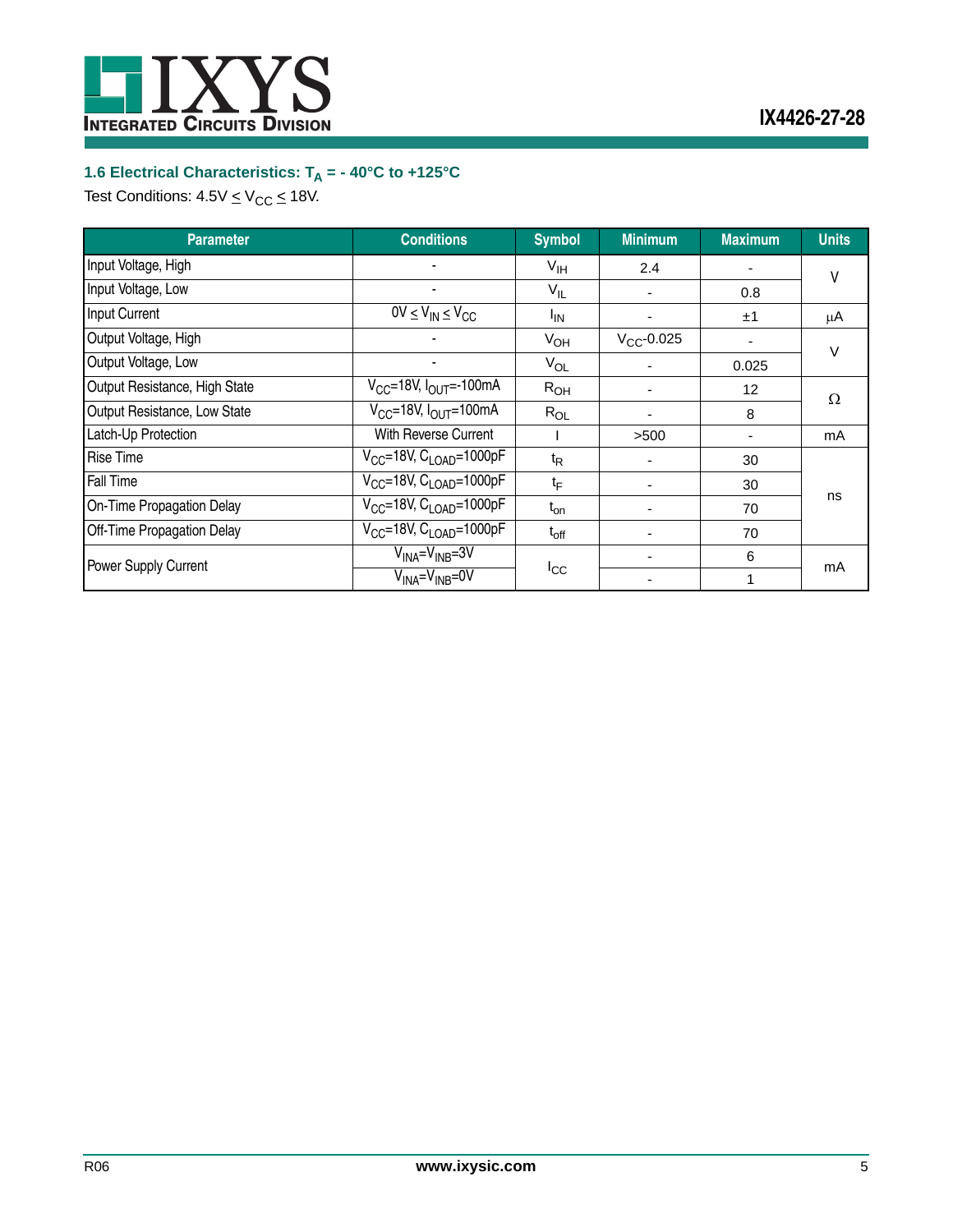

#### <span id="page-5-0"></span>**1.7 Thermal Characteristics**

| <b>Package</b>   | <b>Parameter</b>                         | <b>Svmbol</b>   | Rating | <b>Units</b> |
|------------------|------------------------------------------|-----------------|--------|--------------|
| 8-Pin SOIC       | Thermal Resistance, Junction-to-Ambient  | $\Theta_{JA}$   | 120    | °C/W         |
| <b>8-Pin DFN</b> | 'Thermal Resistance, Junction-to-Ambient | $H_{\text{UA}}$ | 68     | °C/W         |

## <span id="page-5-1"></span>**2 IX4426-27-28 Performance**

#### <span id="page-5-2"></span>**2.1 Timing Diagrams**



**Non-Inverting Driver Waveforms Inverting Driver Waveforms**

## <span id="page-5-3"></span>**2.2 Characteristics Test Diagram**



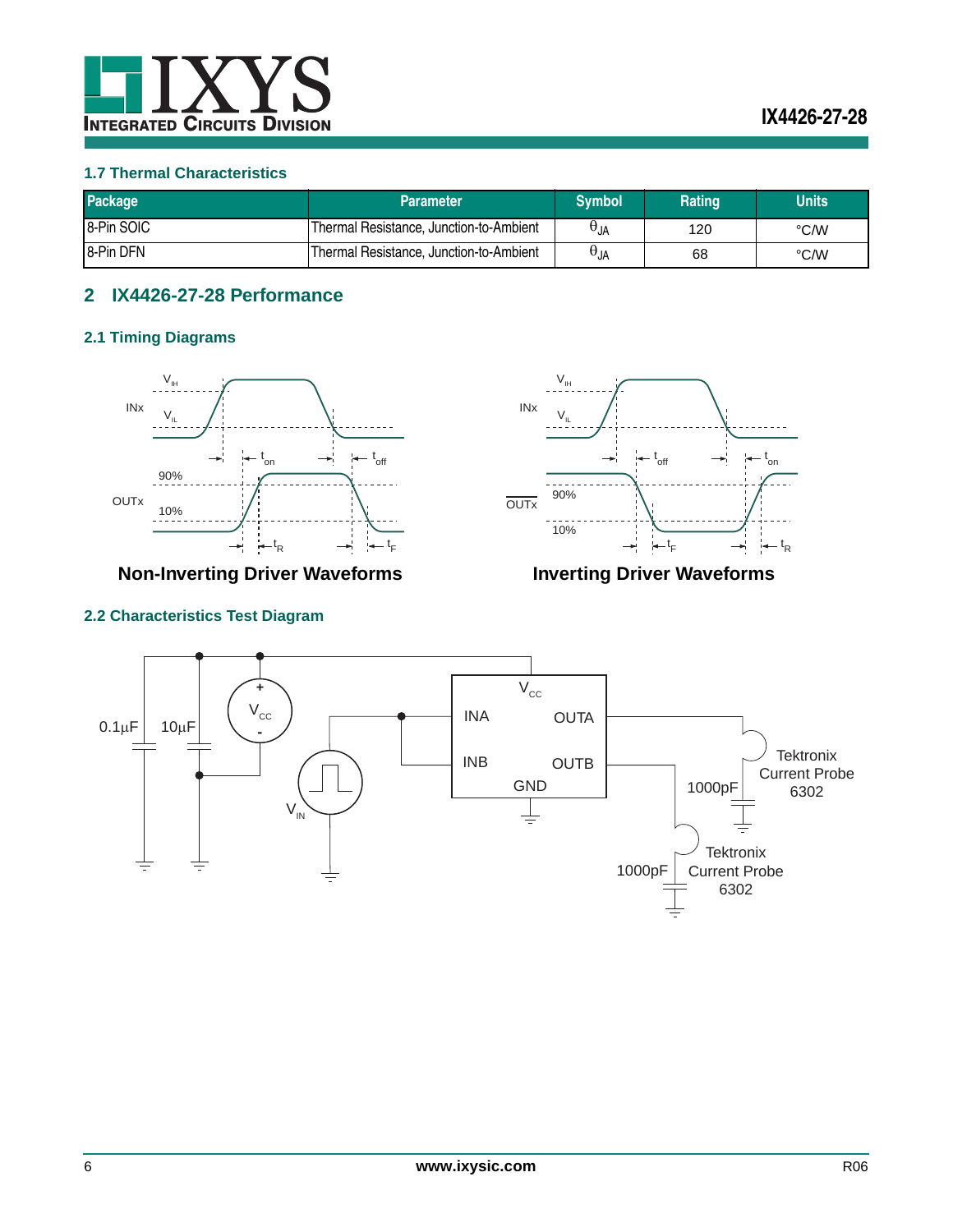

## <span id="page-6-0"></span>**3 Block Diagrams & Truth Tables**

## <span id="page-6-1"></span>**3.1 IX4426**



 $IN_X$  **OUT**<sub>X</sub>

0 1 1 0



**OUT<sub>X</sub>**  $\boldsymbol{0}$ 1 1

<span id="page-6-3"></span>**3.3 IX4427**

#### <span id="page-6-2"></span>**3.2 IX4428**



| <b>INA</b> | <b>OUTA</b> |
|------------|-------------|
| ი          |             |
|            |             |
| <b>INB</b> |             |
|            | <b>OUTB</b> |
|            |             |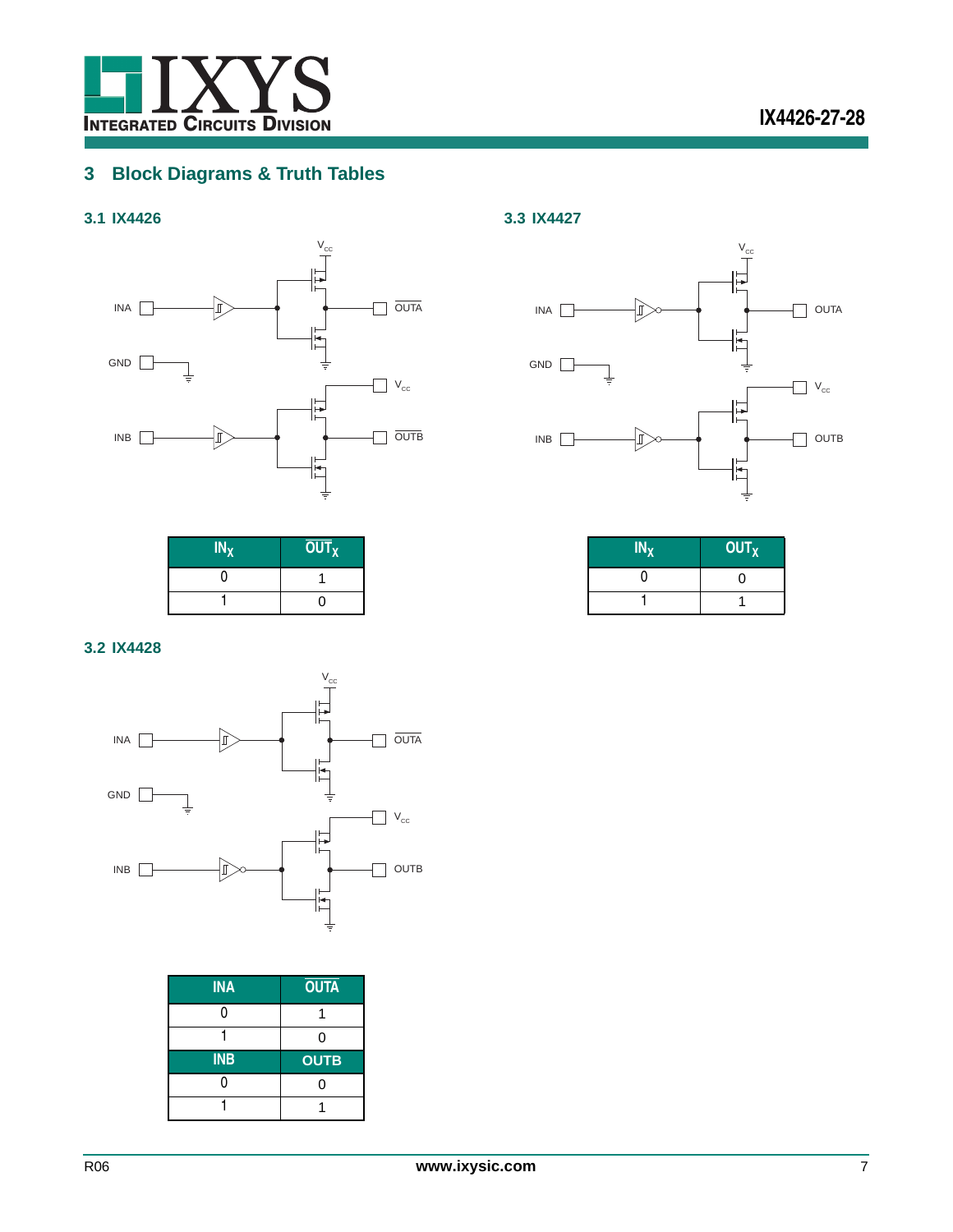

## <span id="page-7-0"></span>**4 Performance Data**

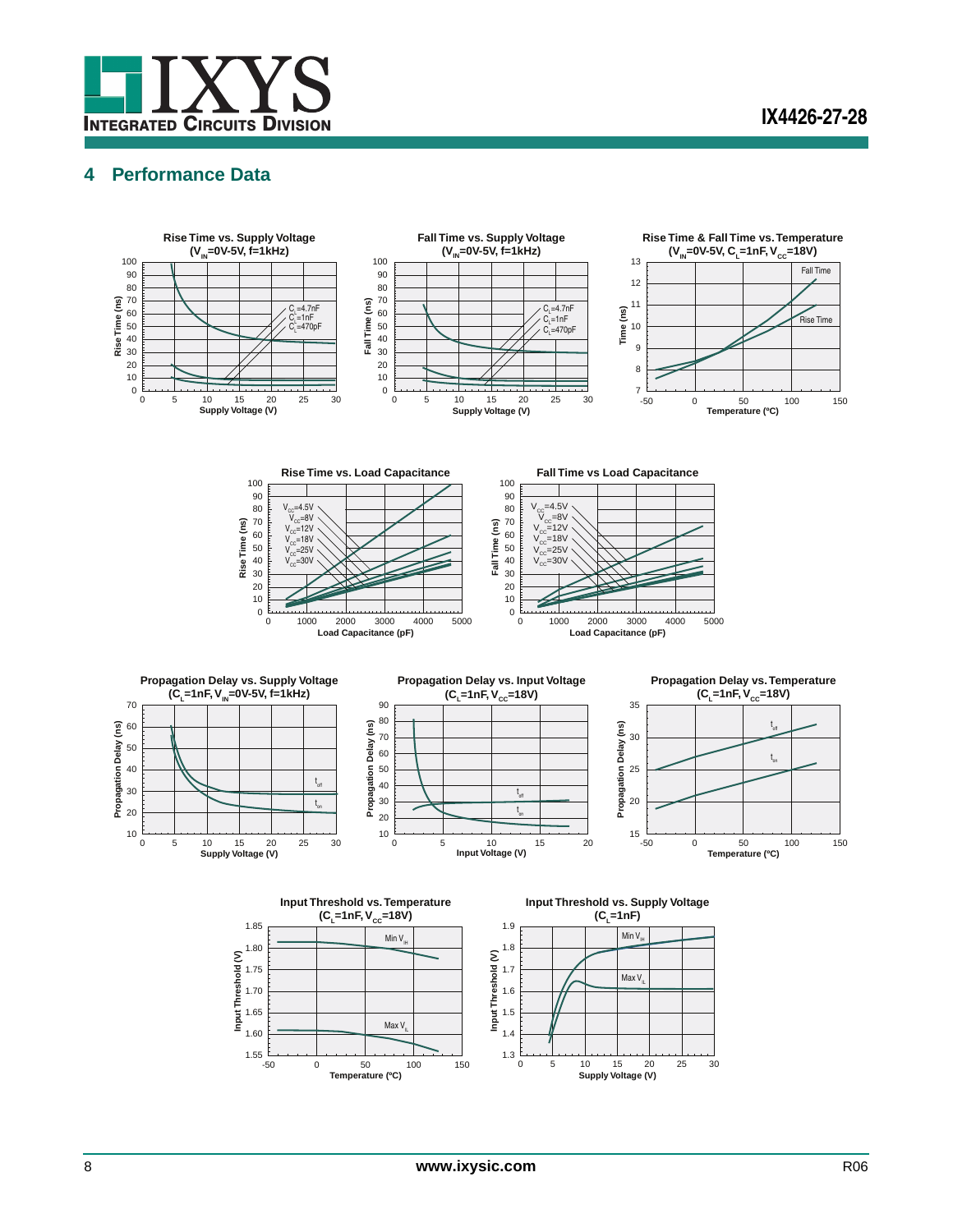

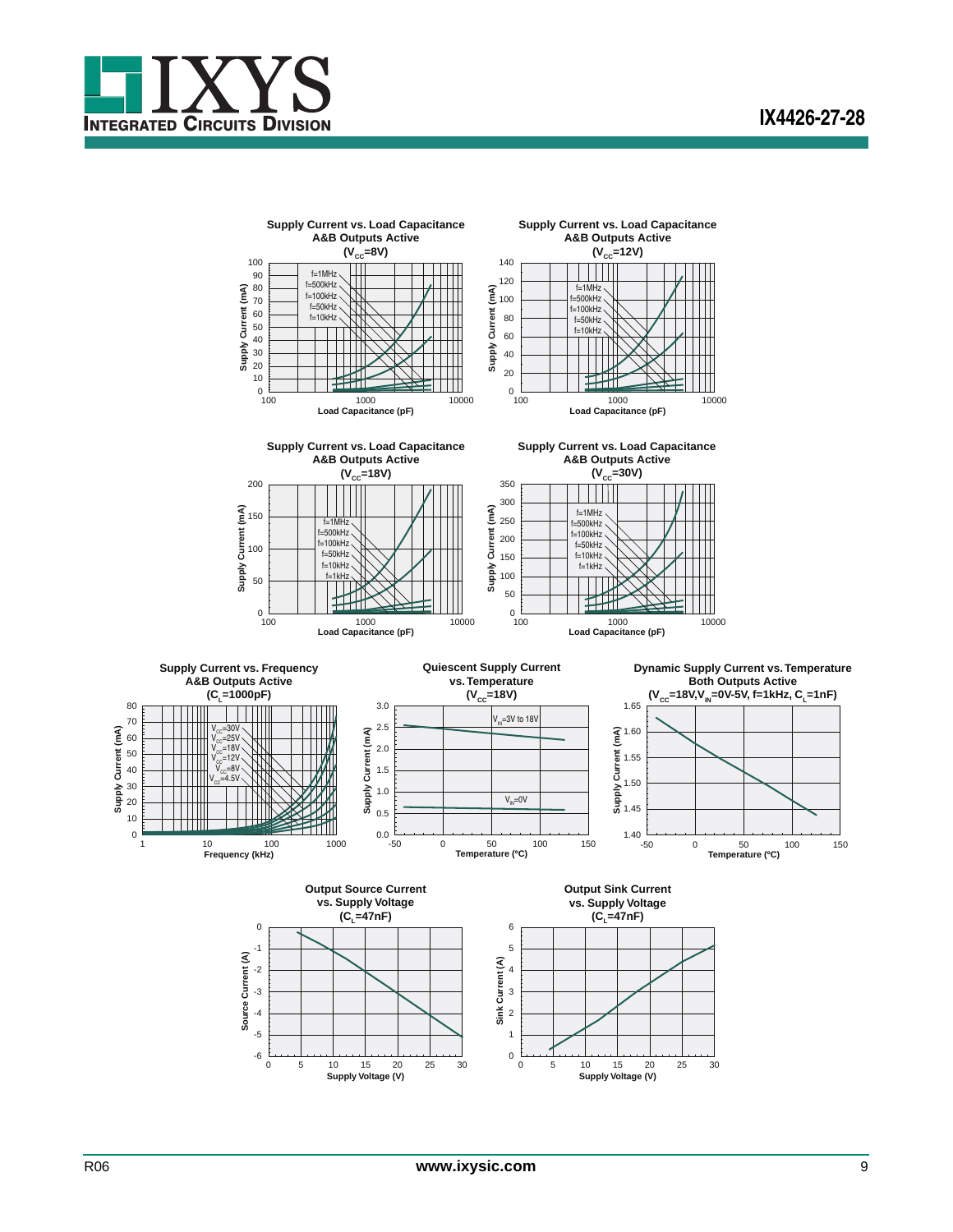

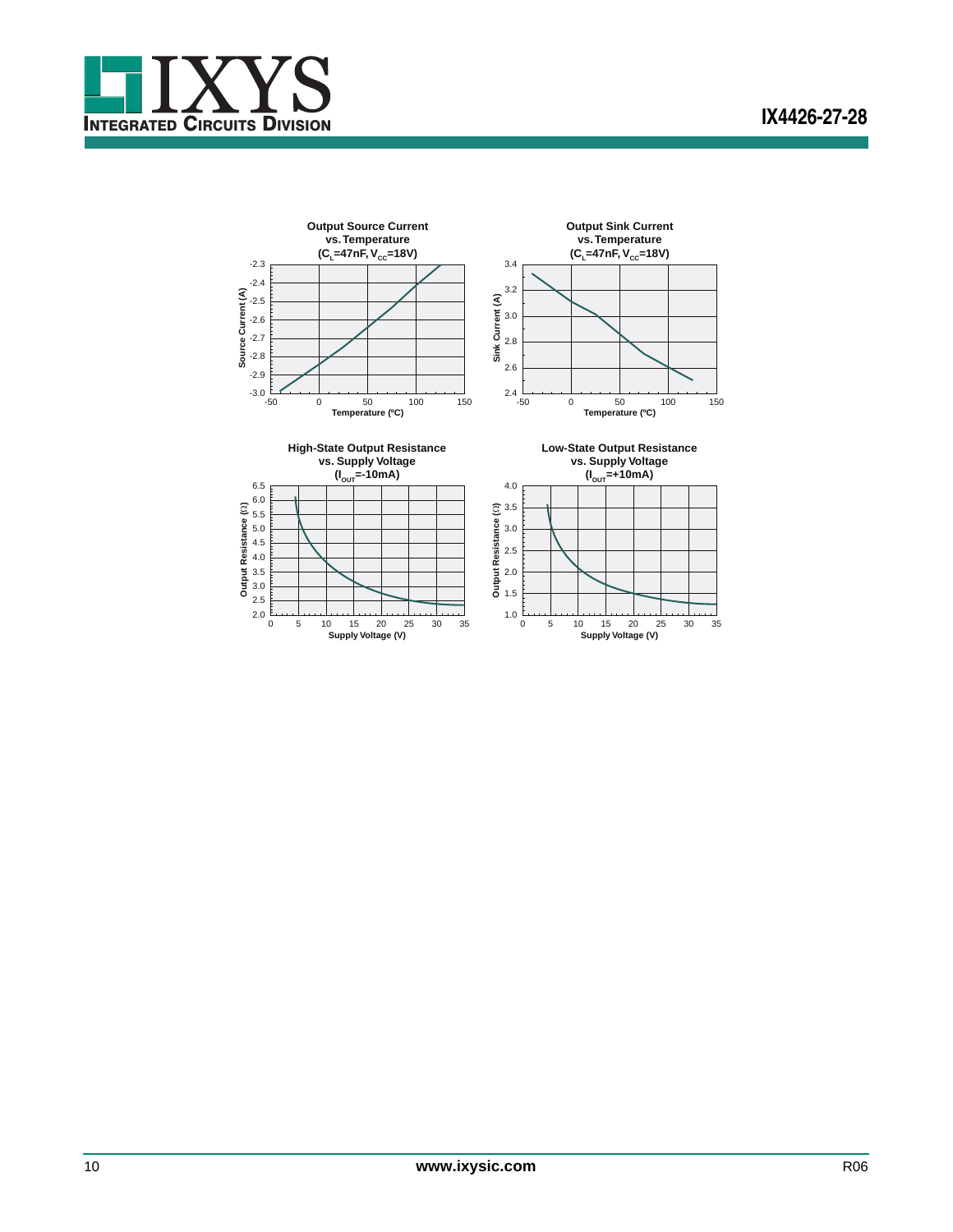

## <span id="page-10-0"></span>**5 Manufacturing Information**

#### <span id="page-10-1"></span>**5.1 Moisture Sensitivity**



All plastic encapsulated semiconductor packages are susceptible to moisture ingression. IXYS Integrated Circuits Division classifies its plastic encapsulated devices for moisture sensitivity according to the latest version of the joint industry standard, **IPC/JEDEC J-STD-020**, in force at the time of product evaluation. We test all of our products to the maximum conditions set forth in the standard, and quarantee proper operation of our devices when handled according to the limitations and information in that standard as well as to any

limitations set forth in the information or standards referenced below.

Failure to adhere to the warnings or limitations as established by the listed specifications could result in reduced product performance, reduction of operable life, and/or reduction of overall reliability.

This product carries a **Moisture Sensitivity Level (MSL)** classification as shown below, and should be handled according to the requirements of the latest version of the joint industry standard **IPC/JEDEC J-STD-033**.

| <b>Device</b>                         | Moisture Sensitivity Level (MSL) Classification |
|---------------------------------------|-------------------------------------------------|
| IX4426 / IX4427 / IX4428 All Versions | MSL 1                                           |

#### <span id="page-10-2"></span>**5.2 ESD Sensitivity**



This product is **ESD Sensitive**, and should be handled according to the industry standard **JESD-625**.

#### <span id="page-10-3"></span>**5.3 Reflow Profile**

Provided in the table below is the Classification Temperature  $(T<sub>C</sub>)$  of this product and the maximum dwell time the body temperature of this device may be  $(T<sub>C</sub> - 5)$ <sup>o</sup>C or greater. The classification temperature sets the Maximum Body Temperature allowed for this device during lead-free reflow processes. For through-hole devices, and any other processes, the guidelines of **J-STD-020** must be observed.

| Device                                | <b>Classification Temperature <math>(T_C)</math></b> | Dwell Time $(t_n)$ | <b>Max Reflow Cycles</b> |
|---------------------------------------|------------------------------------------------------|--------------------|--------------------------|
| IX4426 / IX4427 / IX4428 All Versions | 260°C                                                | 30 seconds         |                          |

#### <span id="page-10-4"></span>**5.4 Board Wash**

IXYS Integrated Circuits Division recommends the use of no-clean flux formulations. Board washing to reduce or remove flux residue following the solder reflow process is acceptable provided proper precautions are taken to prevent damage to the device. These precautions include but are not limited to: using a low pressure wash and providing a follow up bake cycle sufficient to remove any moisture trapped within the device due to the washing process. Due to the variability of the wash parameters used to clean the board, determination of the bake temperature and duration necessary to remove the moisture trapped within the package is the responsibility of the user (assembler). Cleaning or drying methods that employ ultrasonic energy may damage the device and should not be used. Additionally, the device must not be exposed to flux or solvents that are Chlorine- or Fluorine-based.

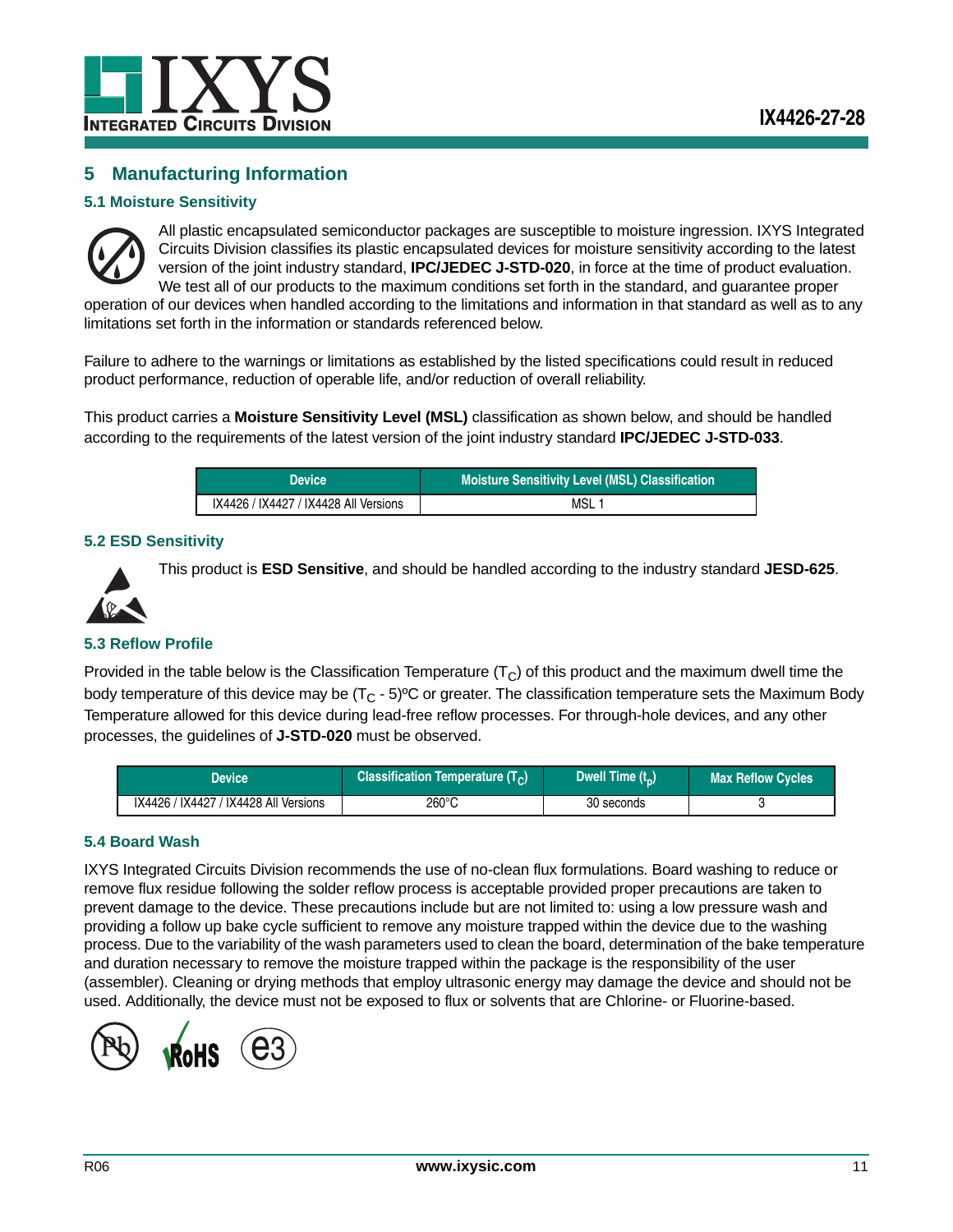

#### <span id="page-11-0"></span>**5.5 Mechanical Dimensions**





1. Controlling dimension: millimeters. 2. All dimensions are in mm (inches).

3. This package conforms to JEDEC Standard MS-012, variation AA, Rev. F.

4. Dimension does not include mold flash, protrusions, or gate burrs. Mold flash, protrusions, or gate burrs shall not exceed 0.15mm per end.  $6.$  Dimension does not include interlead flash or protrusion. Interlead flash or protrusion shall not exceed 0.25mm per side.

6. Lead thickness includes plating.

#### 5.5.2 "N" Package Tape & Reel



Embossment **NOTE:** Tape dimensions not shown comply with JEDEC Standard EIA-481-2